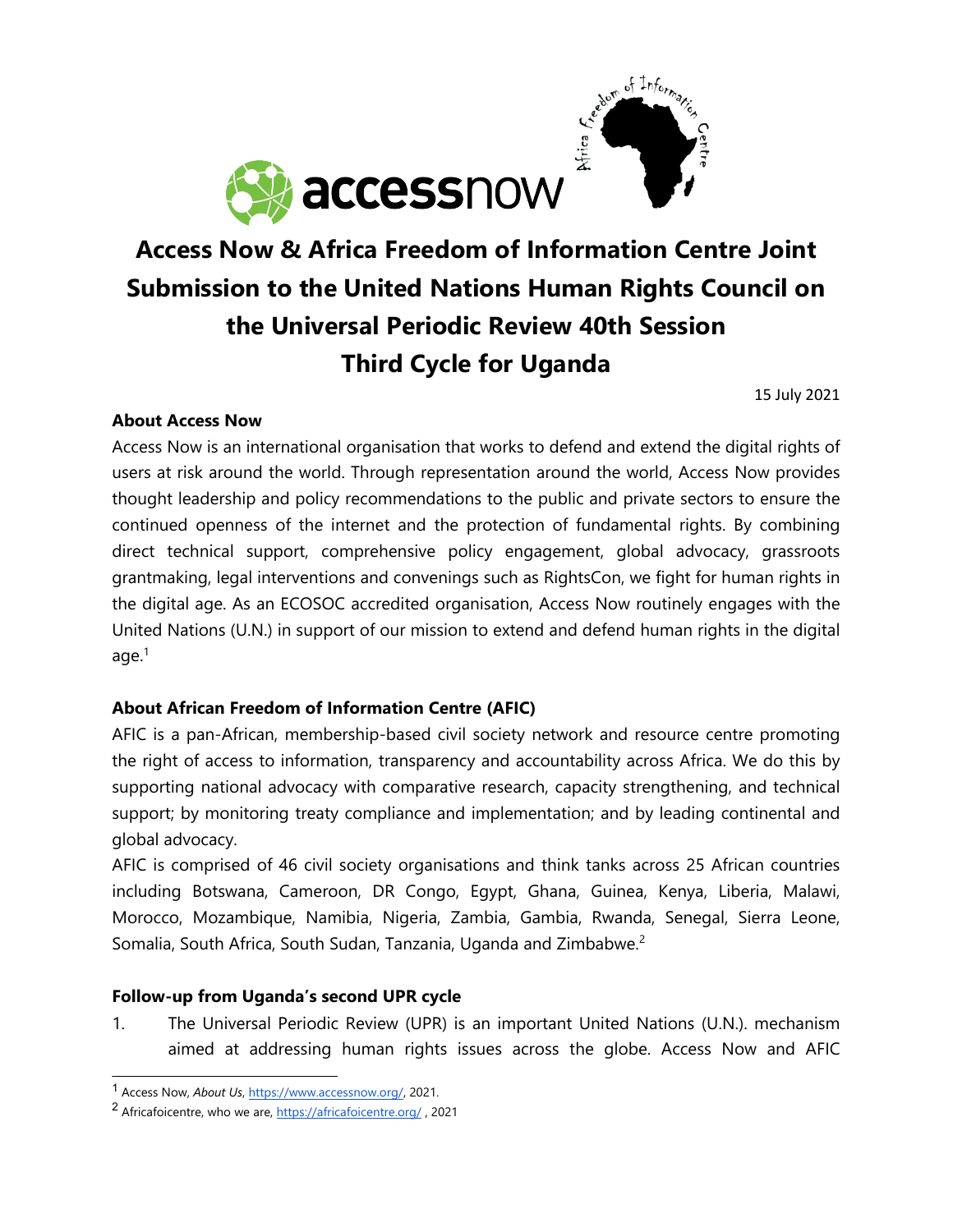welcome the opportunity to contribute to Uganda's third review cycle.<sup>3</sup> This submission examines the state of digital rights in Uganda, including the rights to freedom of expression and opinion, access to information, and the right to privacy. It follows from our previous stakeholder submission ahead of Uganda'<sup>s</sup> second review cycle. 4

- 2. During the second UPR cycle, Uganda received 226 recommendations, of which 148 were accepted and 78 noted.<sup>5</sup> Regarding digital rights, Uganda received:
	- a. 3 recommendations on the right to freedom of expression, of which 1 was accepted and 2 noted;
	- b. 3 recommendations on the right to access information, of which 1 was accepted and 2 noted;
	- c. 10 recommendations on the safety of journalists, of which 9 were accepted and 1 noted;
	- d. 1 recommendation to improve the transparency of the electoral process and prevent obstruction of the media and the internet.
- 3. Uganda has experienced <sup>a</sup> decline in the enjoyment of digital rights since its last UPR cycle. Digital taxes, internet shutdowns, blocking of digital communications platforms, and violence towards journalists and attacks on press freedom have infringed people'<sup>s</sup> fundamental human rights, including freedom of expression and opinion, access to information, association, and assembly.
- 4. Of particular concern is the state of the right to privacy in the country. Despite Uganda passing the 2019 Data Protection and Privacy Act, (DPPA), there is no data protection authority as provided for in section 4 nor any operalisational legal provisions to that effect. It is <sup>a</sup> serious concern that the Act places an obligation on the National Information Technology Authority (NITA) to oversee the enforcement of the Act. However, NITA does not in any way constitute an independent authority especially given that it is under the general supervision of the Minister of Information, Communication, Technology and National Guidance. This means that the Act fails to establish an independent data protection authority to supervise and oversee the implementation of the Act. It also means that there are no comprehensive mechanisms available for people in Uganda to seek remedy when their data protection and privacy rights are infringed

<sup>3</sup> Uganda was last reviewed in 2016 (second UPR cycle) and 2011 (first UPR cycle). *See* OHCHR, *Universal Periodic Review - Uganda,* available online: <https://www.ohchr.org/EN/HRBodies/UPR/Pages/UGindex.aspx>.

<sup>&</sup>lt;sup>4</sup> Access Now, Access Now Submission to the United Nations Human Rights Council, on the Universal Periodic Review 2016 Cycle for *Uganda*, available online: [https://www.accessnow.org/cms/assets/uploads/2016/03/UgandaUPR\\_AccessNow\\_March2016.pdf](https://www.accessnow.org/cms/assets/uploads/2016/03/UgandaUPR_AccessNow_March2016.pdf), 2016. 5 OHCHR, *Universal Periodic Review - Uganda,* available online: <https://www.ohchr.org/EN/HRBodies/UPR/Pages/UGindex.aspx>; *See also* UPR Info, *2PR Responses to Recommendations and Voluntary Pledges: Uganda,* available online: [https://www.upr](https://www.upr-info.org/sites/default/files/document/uganda/session_26_-_november_2016/recommendations_and_pledges_uganda_2016.pdf)[info.org/sites/default/files/document/uganda/session\\_26\\_-\\_november\\_2016/recommendations\\_and\\_pledges\\_uganda\\_2016.pdf](https://www.upr-info.org/sites/default/files/document/uganda/session_26_-_november_2016/recommendations_and_pledges_uganda_2016.pdf)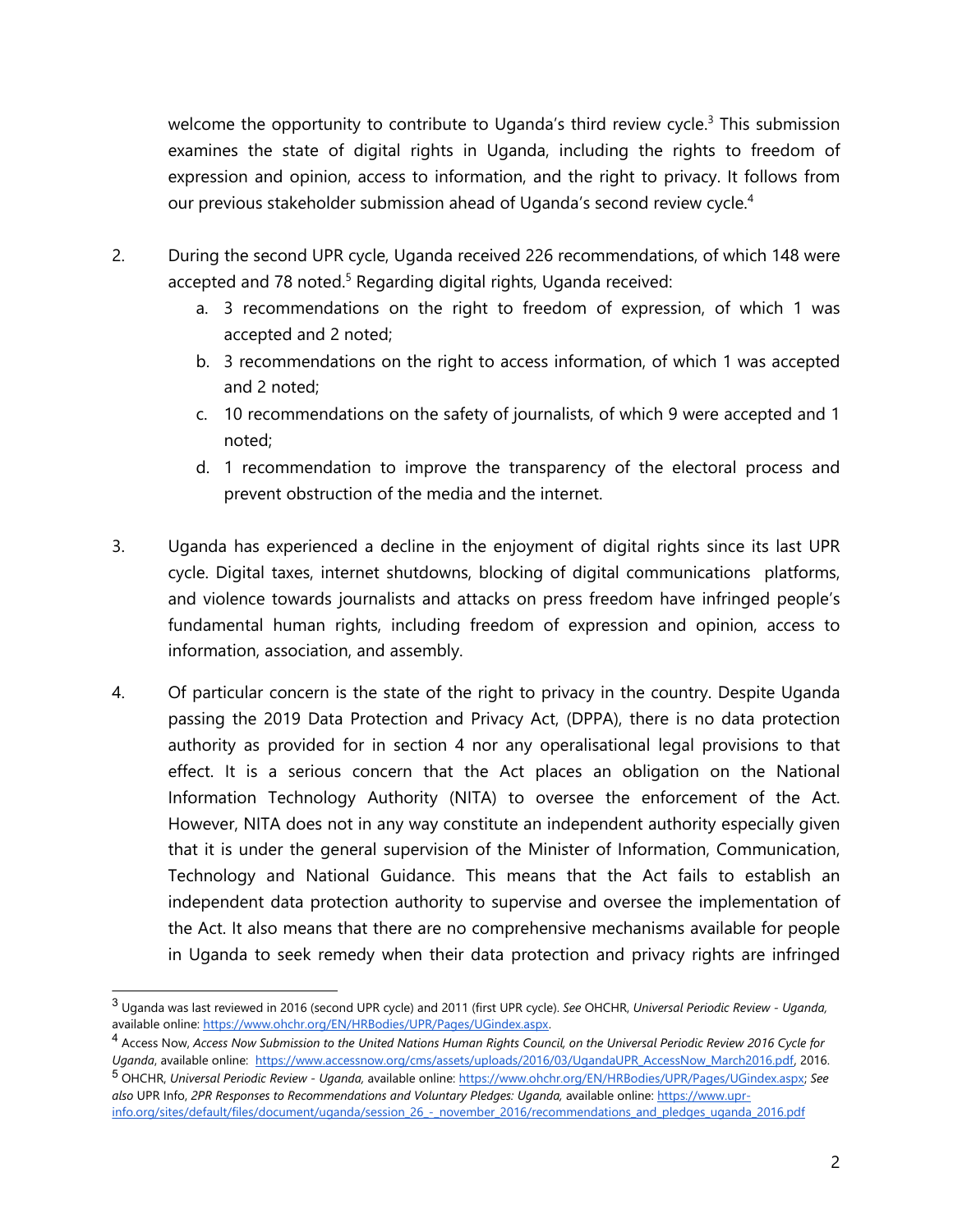upon. A data protection authority is essential in order to ensure the enforcement of the data protection framework, as well as ensure trust in the system.

## **Uganda'<sup>s</sup> international, regional, and domestic human rights obligations**

- 5. Uganda has signed the Universal Declaration of Human Rights (UDHR), and ratified the International Covenant on Civil and Political Rights (ICCPR) and the International Covenant on Economic, Social and Cultural Rights (ICESCR), and the relevant Optional Protocols. 6
- 6. Uganda has ratified the African Charter on Human and Peoples' Rights (Banjul Charter), affirming its commitments to guarantee individuals' rights to freedom of expression, opinion, access to information, and free association.<sup>7</sup> However, it is yet to ratify the African Union (A.U.) Convention on Cyber Security and Personal Data Protection (the Malabo Convention). 8
- 7. The 1995 Constitution of Uganda affirms the right to privacy, including freedom from the interference with the privacy of one'<sup>s</sup> communication and correspondence (Article 27), the right to freedom of peaceful assembly, association and expression (Articles 20 and 29) and access to information (Article 41). $^9$

#### **Freedom of expression and opinion and access to information**

#### **Digital taxes**

8. In March 2018, Uganda Communications Commission (UCC) issued <sup>a</sup> directive that required "all online data communication service providers, including online publishers, online news platforms, online radio and television operators" to seek UCC'<sup>s</sup> authorisation to operate, with online publishers required to pay <sup>a</sup> fee of 20 USD per year. The UCC moved forward with enforcing the registration program in August 2019, expanding the requirement to register individual social media users with large

9 *Constitution of the Republic of Uganda, 1995*, available online:

<sup>6</sup> OHCHR, *United Nations Human Rights Treaty Bodies, Ratification Status by Country - Uganda*, available online: [https://tbinternet.ohchr.org/\\_layouts/15/TreatyBodyExternal/Treaty.aspx?CountryID=182&Lang=EN](https://tbinternet.ohchr.org/_layouts/15/TreatyBodyExternal/Treaty.aspx?CountryID=182&Lang=EN)

<sup>7</sup> African Commission on Human and Peoples' Rights, *Ratification Table - African Charter on Human and Peoples' Rights,* <https://www.achpr.org/ratificationtable?id=49>, 2021; *See also* African Commission on Human and Peoples' Rights, *African Charter on Human and Peoples' Rights*, available online: [https://www.achpr.org/legalinstruments/detail?id=49,](https://www.achpr.org/legalinstruments/detail?id=49) 2021.

<sup>8</sup> African Union, *African Union Convention on Cyber Security and Personal Data Protection,* available online: <https://au.int/en/treaties/african-union-convention-cyber-security-and-personal-data-protection> , 2021.

[https://statehouse.go.ug/sites/default/files/attachments/Constitution\\_1995.pdf](https://statehouse.go.ug/sites/default/files/attachments/Constitution_1995.pdf)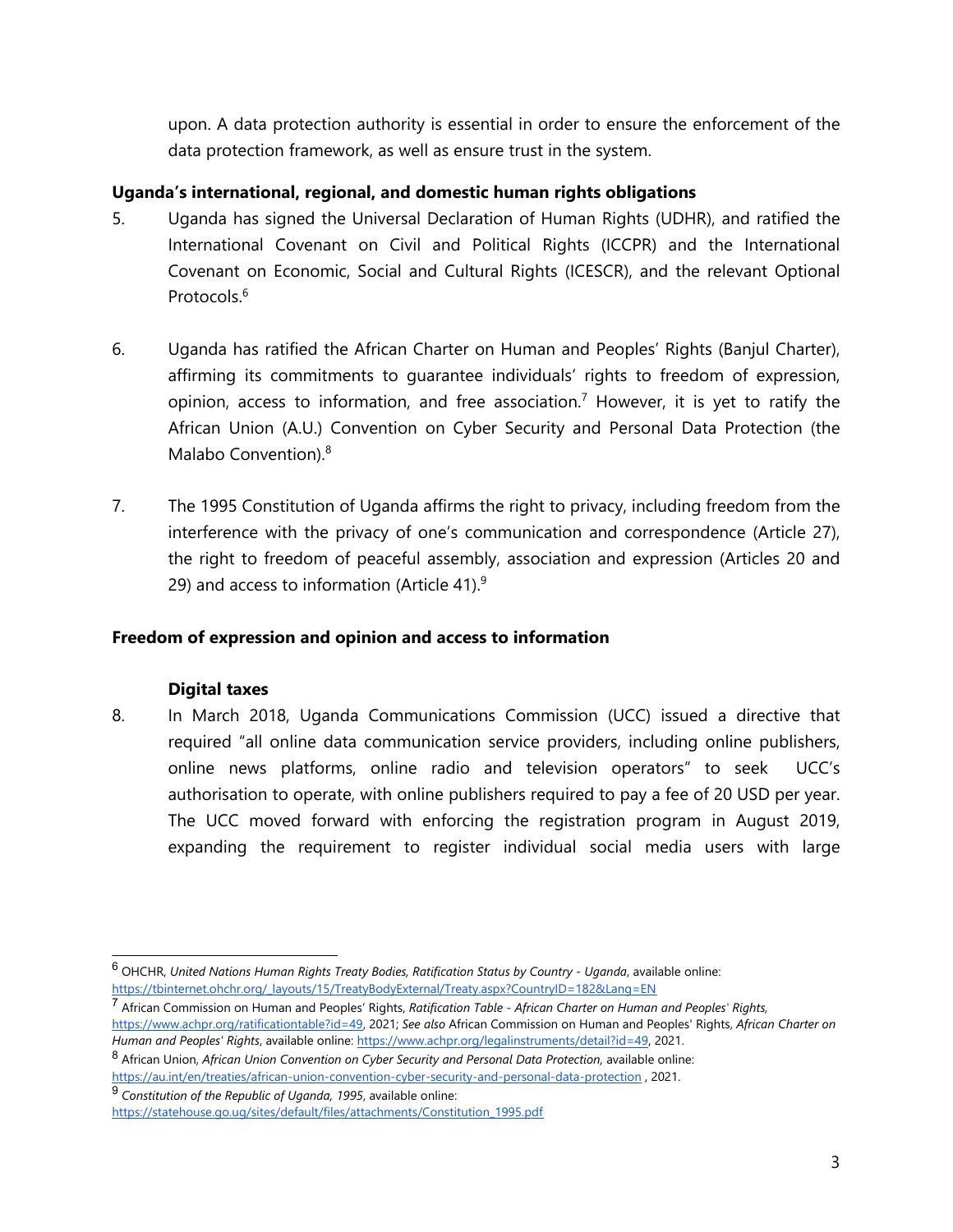followings, such as influencers, politicians, and celebrities. <sup>10</sup>

- 9. From July 2018 until June 2021, the governmen<sup>t</sup> taxed citizens \$0.05 USD per day (4% of average monthly income) to access critical communications and information platforms such as Skype, WhatsApp, Facebook, Twitter, and Instagram.  $^{\rm 11}$
- 10. While the initial purpose of the taxation, as stated by the Finance Minister David Bahati, was to raise revenue for public services, the statements made by President Yoweri Museveni suggested that it was rather to censor speech, or as he put it, to deal with online "gossip." <sup>12</sup> Given that social media is crucial to accessing information as well as expressing opinions, taxing its use not only dropped the number of social media users, it negatively impacted individual'<sup>s</sup> rights to freedom of expression and opinion.<sup>13</sup>
- 11. Social media has become the news media. Individuals, including public institutions, depend mainly on social media as <sup>a</sup> tool of communication. Positively, governmen<sup>t</sup> institutions are now required to have social media accounts dedicated to raising awareness quickly and disseminating public information. Since the emergence of the COVID-19 pandemic, social media has been significant in providing access to information and raising awareness.
- 12. In July 2021, the Ugandan governmen<sup>t</sup> introduced <sup>a</sup> new tax, <sup>a</sup> 12% levy on internet data bundles. 14 Like its predecessor, the new tax raises concerns about affordability and access for underserved communities, especially during the ongoing COVID-19 pandemic.

## **Internet shutdowns**

13. Despite accepting <sup>a</sup> recommendation in the second UPR cycle that specifically addressed Uganda'<sup>s</sup> commitment to preventing obstruction of the media and the internet, Uganda

<sup>10</sup> Freedom House, *Freedom on the Net 2020: Uganda*, available online: [https://freedomhouse.org/country/uganda/freedom](https://freedomhouse.org/country/uganda/freedom-net/2020)[net/2020,](https://freedomhouse.org/country/uganda/freedom-net/2020) 2020; Uganda Communications Commission, *Registration of online data communication and broadcast service providers*, available online: [https://www.ucc.co.ug/registration-of-online-data-communication-and-broadcast-service-providers/,](https://www.ucc.co.ug/registration-of-online-data-communication-and-broadcast-service-providers/) 6 March 2018; Uganda Communications Commission, *Public Notice: Registration of Online Data Communication and Broadcast Service Providers*, available online: [https://www.ucc.co.ug/wp-content/uploads/2018/03/UCC\\_ONLINE-DATA-COMMUNICATIONS-SERVICES.pdf](https://www.ucc.co.ug/wp-content/uploads/2018/03/UCC_ONLINE-DATA-COMMUNICATIONS-SERVICES.pdf), 6 March 2018; Digestafrica, *UCC goes after bloggers, digital media and other online publishers,* available online: [https://digestafrica.com/ucc-bloggers-digital-publishers/,](https://digestafrica.com/ucc-bloggers-digital-publishers/) 7 March 2018.

<sup>11</sup> Free Social Media, *Social media is free. But not in Uganda, Free Social Media,* available online: <https://freesocial.media/#intro>. 12 The Guardian, *Millions of Ugandans quit internet services as social media tax takes effect,* available online,

[https://www.theguardian.com/global-development/2019/feb/27/millions-of-ugandans-quit-internet-after-introduction-of-social](https://www.theguardian.com/global-development/2019/feb/27/millions-of-ugandans-quit-internet-after-introduction-of-social-media-tax-free-speech)[media-tax-free-speech](https://www.theguardian.com/global-development/2019/feb/27/millions-of-ugandans-quit-internet-after-introduction-of-social-media-tax-free-speech), 27 February 2019.

<sup>13</sup> Hannah Kuchler, *A social media tax, freedom of speech and Uganda*, available online: <https://www.ft.com/content/1dc7f8f8-8ece-11e8-bb8f-a6a2f7bca546> , 25 July 2018.

<sup>14</sup> Reuters, *Uganda introduces 12% internet data levy, critics say move will stifle online access*, available online: <https://www.reuters.com/world/africa/uganda-introduces-12-internet-data-levy-critics-say-move-will-stifle-online-2021-04-30/>, 30 April 2021.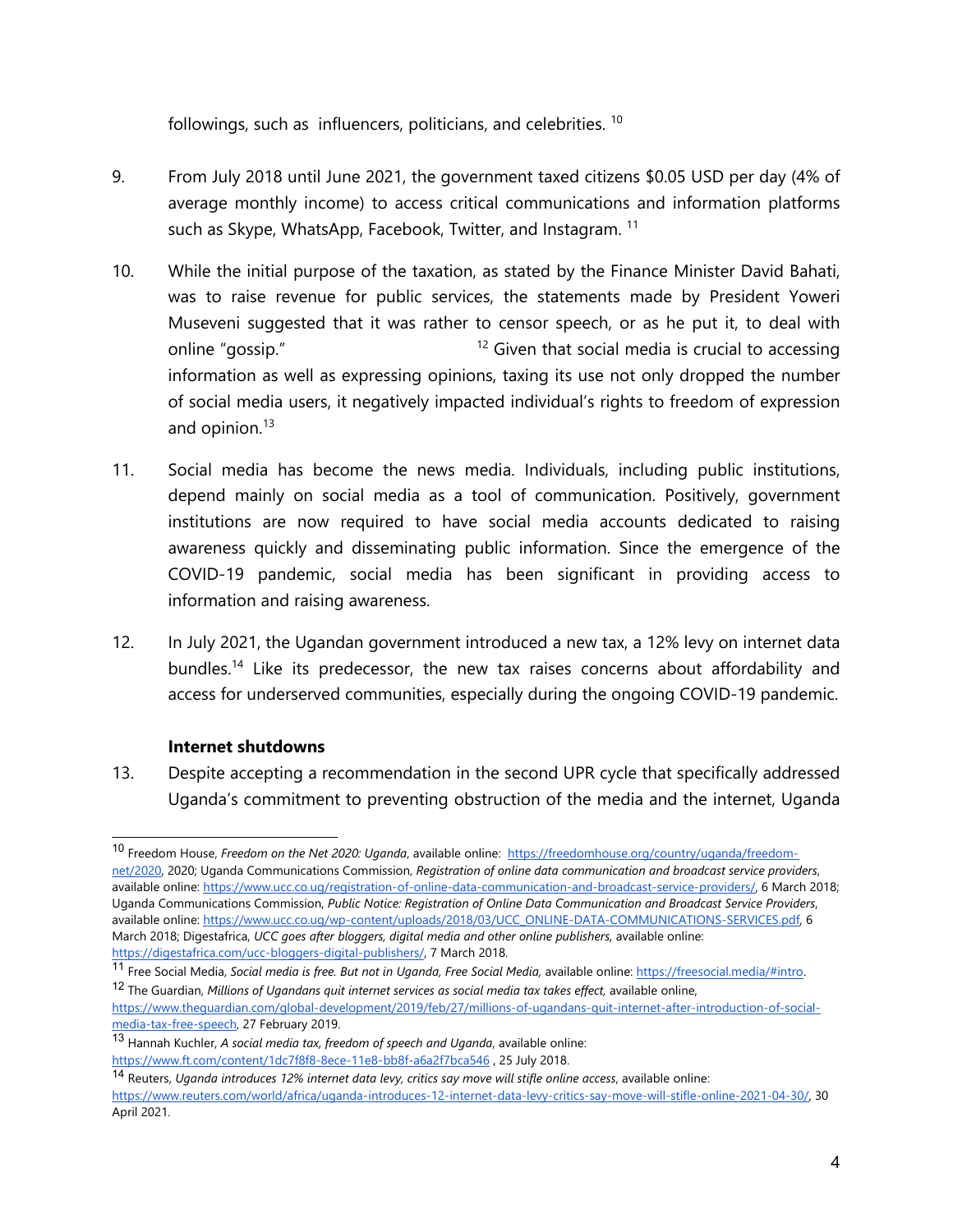failed to follow through on this recommendation by shutting down the internet on several occasions.

- 14. The #KeepItOn coalition composed of more than 240 organisations from 105 countries around the world — track internet shutdowns worldwide. The 2021 #KeepItOn report, authored by Access Now, noted an alarming government-trend, Uganda included, to shut down the internet as <sup>a</sup> tool to suppress peoples' human rights amid conflict, as well as during pivotal moments, such as protests and elections. 15
- 15. Governments often attempt to justify internet shutdowns by claiming they are necessary to restore "public order" or "national security," to "prevent the spread of misinformation/disinformation," to "curb cheating on exams," or for "technical reasons." Yet governments typically order internet shutdowns under circumstances that reveal the shutdowns are in fact aimed at quelling protests or gagging citizens during important national events like elections. 16
- 16. In alignment with its human rights obligations<sup>17</sup> Uganda must refrain from blocking or shutting down the internet and mobile communications services, particularly during elections and protests. Several U.N. bodies and independent experts have condemned internet shutdowns as a violation of international human rights law.<sup>18</sup> Similarly, regional bodies, including the A.U., have also emphasised that intentional shutdowns violate human rights norms.<sup>19</sup> Despite clear guidance that internet shutdowns are never justified under international human rights law, internet shutdowns were <sup>a</sup> regular occurrence in Uganda, particularly during elections. 20

<sup>15</sup> Access Now, *Shattered Dreams and Lost Opportunities <sup>a</sup> Year in the fight to #KeepItOn,* available online: [https://www.accessnow.org/cms/assets/uploads/2021/03/KeepItOn-report-on-the-2020-data\\_Mar-2021\\_3.pdf,](https://www.accessnow.org/cms/assets/uploads/2021/03/KeepItOn-report-on-the-2020-data_Mar-2021_3.pdf) 2021.

<sup>16</sup> Access Now, *#KeepItOn FAQ*, available online: <https://www.accessnow.org/keepiton-faq/>, 2021.

<sup>&</sup>lt;sup>17</sup> Including, but not limited to, the Universal Declaration of Human Rights (Article 20), and affirmed in the ICCPR (Articles 21, 22), as well as Arfrican Charter (Article 9), to all of which Uganda is <sup>a</sup> signatory party.

<sup>18</sup> Most recently summarised in the <sup>15</sup> June <sup>2021</sup> Report *Ending Internet shutdowns: <sup>a</sup> path forward,* the U.N. Special Rapporteur on the rights to freedom of peaceful assembly and of association, U.N. Doc. A/HRC/47/24/Add.2, available online:

<https://undocs.org/A/HRC/47/24/Add.2> at paras 13 - 14. *See also,* Access Now, *U.N. propels internet shutdowns into the spotlight, calls on key stakeholders to act, 1 July 2021,* available online: <https://www.accessnow.org/un-internet-shutdowns/>.

<sup>19</sup> See *Ending Internet shutdowns: <sup>a</sup> path forward,* the U.N. Special Rapporteur on the rights to freedom of peaceful assembly and of association, U.N. Doc. A/HRC/47/24/Add.2, available online: <https://undocs.org/A/HRC/47/24/Add.2> at paras 13 - 14. *See also,* Access Now, U.N. propels internet shutdowns into the spotlight, calls on key stakeholders to act, 1 July 2021, available online:

<https://www.accessnow.org/un-internet-shutdowns/>. Note in particular, the ACHPR affirmed the principle of non-interference with access to internet and stressed that States "shall not engage in or condone any disruption of access to the internet and other digital technologies for segments of the public or an entire population" the ACHPR, *Declaration of principles on freedom of expression and access to information in Africa,* 2019.

<sup>20</sup> AA, *Uganda: Internet fully back weeks after shutdown,* available online: [https://www.aa.com.tr/en/africa/uganda-internet-fully](https://www.aa.com.tr/en/africa/uganda-internet-fully-back-weeks-after-shutdown/2140450)[back-weeks-after-shutdown/2140450](https://www.aa.com.tr/en/africa/uganda-internet-fully-back-weeks-after-shutdown/2140450), 10 February 2021.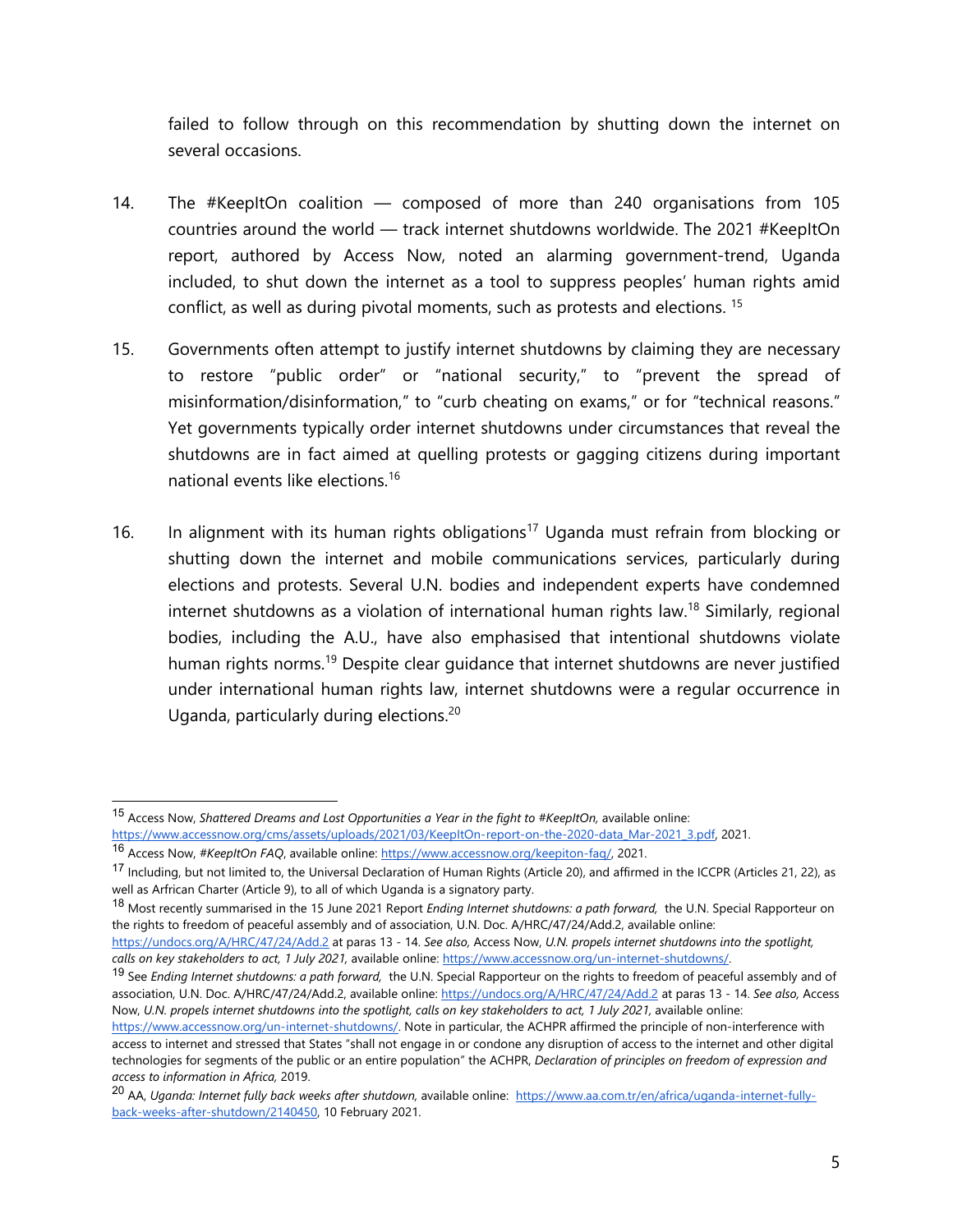- a. In February and May of 2016, the internet in Uganda was shut down. People'<sup>s</sup> access to social media was completely cut off first during the election and then during the inauguration of President Yoweri Museveni, who at this point ruled Uganda for the past 32 years. MTN, one of the leading telecommunications service providers, issued <sup>a</sup> statement confirming that the telecommunications regulator had directed the disabling of access to social media on grounds of public order and safety.<sup>21</sup>
- b. On January 13, 2021, the Ugandan governmen<sup>t</sup> once again shut down the internet during <sup>a</sup> disputed election. The shutdown began with the governmen<sup>t</sup> blocking social media platforms and messaging apps. The governmen<sup>t</sup> then ordered <sup>a</sup> total internet shutdown. Internet access was partially restored five days later but to date, Facebook remains inaccessible. <sup>22</sup> The continued restriction of access to Facebook is linked to the platform'<sup>s</sup> suspension of pro-governmen<sup>t</sup> accounts for "coordinated inauthentic behavior" ahead of elections .
- 17. Internet shutdowns hurt the safety and security of citizens, limit access to information and emergency services, negatively impact small and large businesses and their customers, and interfere with the provision of health, education, and e-services. Additionally, election time is one of the most important periods when free access to information is crucial. Internet shutdowns also enhance the concealment of potential violence and human rights violations perpetrated by both state and non-state actors against individuals.
- 18. Access Now'<sup>s</sup> Shutdowns Stories project captured personal stories from diverse communities in Uganda which shed light on the devastating human rights and socialeconomic repercussions of the 2021 internet shutdown in Uganda.<sup>23</sup> Some Ugandans lost trust in their government, fearing they would be punished for any attempt to ge<sup>t</sup> back online, such as using virtual private networks (VPNs). Others suffered both practical and emotional hardship from losing human contact and access to information. People with disabilities had their livelihoods halted. Women lost <sup>a</sup> channel to ensure equitable access to knowledge.<sup>24</sup> Even though the internet censorship and social media blackout has ended - with the exception of Facebook which remains blocked - the impact the

<sup>21</sup> MTN Uganda, The UCC has directed MTN to disable all Social Media & Mobile Money services due to <sup>a</sup> threat to Public Order & Safety, available online: <https://mobile.twitter.com/mtnug/status/700286134262353920?p=v> , 18 February 2016.

 $^{22}$  Access Now, "No matter what they do, the world is watching: Some Ugandas are back online after internet shutdown during *presidential election,"* available online: [https://www.accessnow.org/the-world-is-watching-uganda-elections/,](https://www.accessnow.org/the-world-is-watching-uganda-elections/) 20 January 2021. 23 Access Now, *Internet Shutdown Stories From Uganda*, available online: [https://www.accessnow.org/internet-shutdown-stories-](https://www.accessnow.org/internet-shutdown-stories-from-uganda/#equal_access_to_knowledge)

f<u>rom-uganda/#equal\_access\_to\_knowledge</u>, 9 February 2021.<br><sup>24</sup> Id.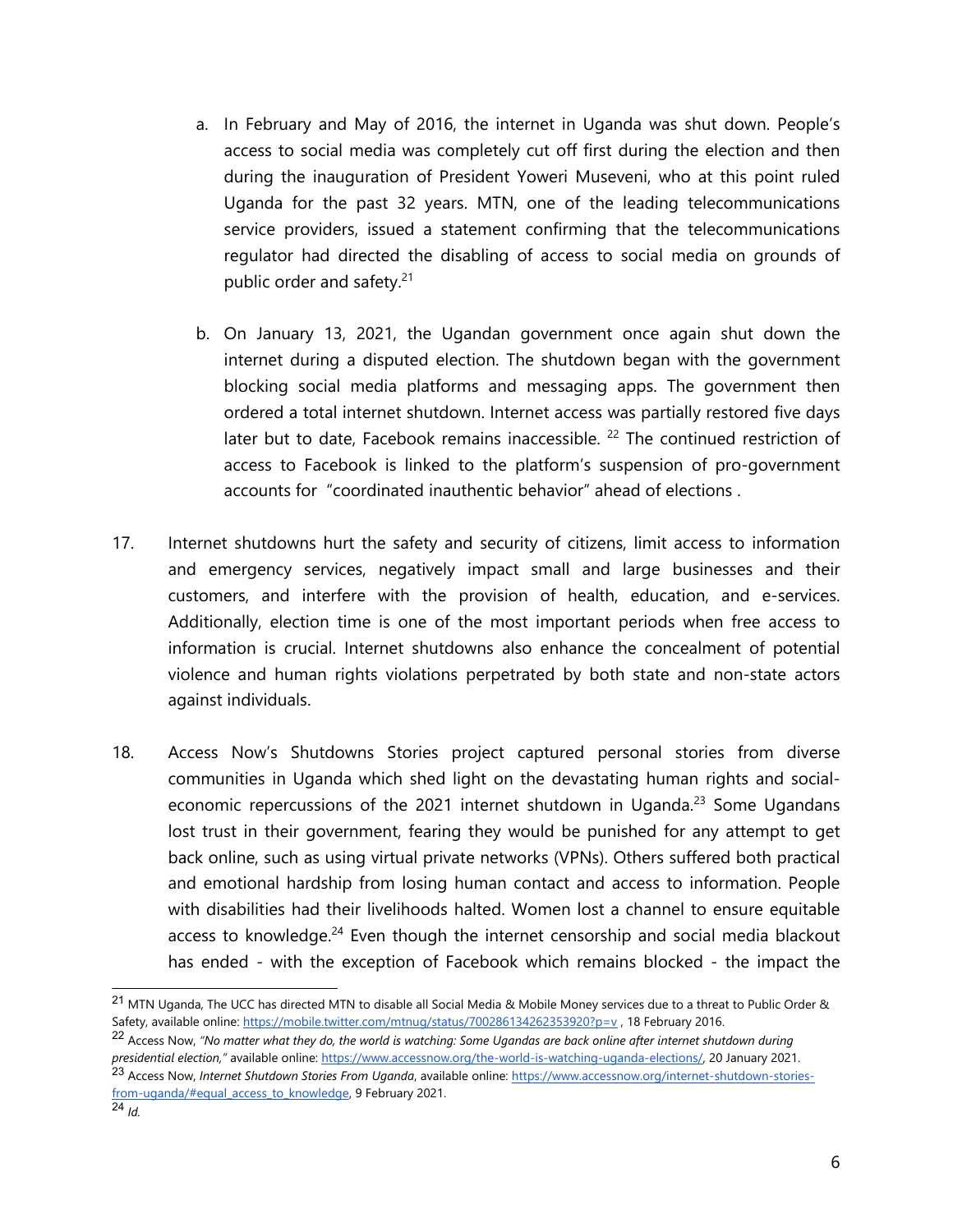disruptions had on their lives and rights lingers on.<sup>25</sup>

19. The use of VPNs in itself is <sup>a</sup> challenge in Uganda. With the imposition of the social media tax, in 2018 various VPNs were blocked.<sup>26</sup> Similarly, some of the VPNs were inaccessible also in January 2021, with the governmen<sup>t</sup> having the ability to block the IP addresses that are coming through the VPNs. $^{27}$ 

## **Connectivity**

- 20. According to the International Telecommunication Union (ITU), in 2017, 27.7% of Ugandans were using the internet.  $^{28}$
- 21. As Uganda expands its internet connectivity, and more individuals come online, it will be imperative to provide education, training, and capacity building opportunities so individuals can learn how to securely and effectively exercise their human rights online. Uganda must also ensure that human rights are protected online and maintain open, transparent, and accountable internet governance processes with meaningful opportunities for all stakeholders — particularly civil society centered on women'<sup>s</sup> voices — to input into regulatory and policy decisions that impact human rights online.
- 22. Gender and other digital divides represent <sup>a</sup> significant challenge to ensuring meaningful connectivity. As the Office of the High Commissioner for Human Rights (OHCHR) notes in its report on the gender digital divide, "women activists, including women human rights defenders, increasingly rely on [ICTs] to advocate, communicate, mobilise, protect, access information and gain visibility."<sup>29</sup> Therefore, Uganda must ensure that the needs and interests of women, in all their intersecting identities, are represented in such education, training and capacity building opportunities to address digital divides.
- 23. Uganda must aim to provide the infrastructure necessary to allow for meaningful connectivity. Without meaningful connectivity — which includes robust digital education and literacy, updated software, devices and hardware, affordable and stable service, secure and trustworthy cybersecurity, and software and content relevant to language and cultural needs – simply having mobile coverage or high internet penetration rates may be meaningless.

<sup>25</sup> *Id.*

<sup>26</sup> CIPESA, *Uganda Blocks Access to Social Media, VPNs and Dating Sites as New Tax Takes Effect*, available online: <https://cipesa.org/2018/07/uganda-blocks-access-to-social-media-vpns-and-dating-sites-as-new-tax-takes-effect/>, 1 July 2018; 27 Jurist, *Uganda election internet shutdown reversed, social media still barred*, available online:

<https://www.jurist.org/news/2021/01/uganda-election-internet-shutdown-reversed-social-media-still-barred/>, 19 January 2021. <sup>28</sup> World Bank, *Individuals using the Internet (% of population) - Uganda*, available online:

<sup>&</sup>lt;u>https://data.worldbank.org/indicator/IT.NET.USER.ZS?locations=UG</u>.<br><sup>29</sup> OHCHR, Promotion, protection and enjoyment of human rights on the Internet: ways to bridge the gender digital divide from a *human rights perspective,* available online: [https://undocs.org/A/HRC/35/9,](https://undocs.org/A/HRC/35/9) UN Doc. A/HRC/35/9, at para 23.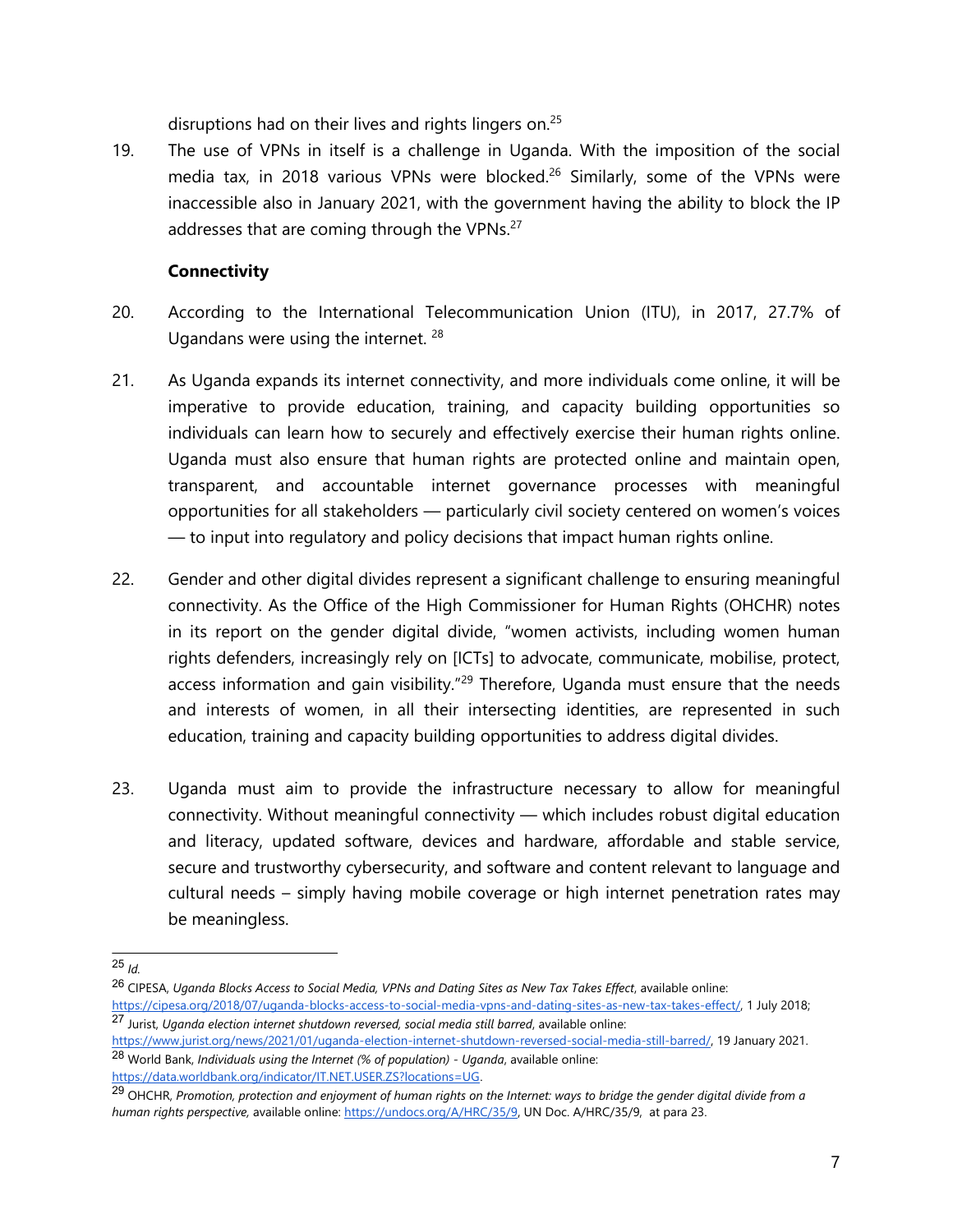24. Enhancing infrastructure also encompasses safeguarding security online. Uganda must therefore foster and implement necessary security infrastructure to protect people from hackers and cyber attacks, and from the unauthorised and harmful disclosure of personal data. Governance structures must also be put in place to allow timely and effective responses to these incidents.

#### **COVID-19 misinformation and disinformation**

- 25. Amid the COVID-19 pandemic, access to ICTs is increasingly important as digital technologies have become life-saving tools to safely disseminate public health information, such as preventative measures and governmental responses and guidelines, to contain the spread of the virus. 30 The pandemic also highlighted how the internet is also an essential tool for employment, education, health, communication, political engagement, and accessing other important resources. Inadequate access to information and broad criminalisation of speech can worsen the ongoing health crisis and its impacts.
- 26. Further, during the COVID-19 pandemic, vulnerable groups have been targeted with hate speech leveraging disinformation and misinformation, significantly contributing to the rhetoric of social stigma. 31 Uganda is no exception:
	- a. In 2021, misinformation spread through social media regarding the COVID-19 vaccine that endangered Uganda'<sup>s</sup> overall campaign to vaccinate its citizens, as well as 1.5. million refugees and asylum seekers. 32
- 27. Furthermore, in the lead up to the presidential election on 14 January 2021, citing COVID-19 spread as reason, authorities imposed restrictions on all forms of public assembly including political campaigns.<sup>33</sup>

<sup>30</sup> Access Now, *#KeepItOn: internet shutdowns during COVID-19 will help spread the virus!* available online: <https://www.accessnow.org/keepiton-internet-shutdowns-during-covid-19-will-help-spread-the-virus/> , 17 March 2020. *See also,* Access Now, *Expanding Connectivity to Fight COVID-19: Recommendations for Governments and Telcos,* available online: [https://www.accessnow.org/cms/assets/uploads/2020/04/Expanding-connectivity-to-fight-COVID19-Recommendations-for-govs](https://www.accessnow.org/cms/assets/uploads/2020/04/Expanding-connectivity-to-fight-COVID19-Recommendations-for-govs-and-telcos.pdf)[and-telcos.pdf,](https://www.accessnow.org/cms/assets/uploads/2020/04/Expanding-connectivity-to-fight-COVID19-Recommendations-for-govs-and-telcos.pdf) April 2020.

<sup>31</sup> Access Now, *Fighting misinformation and defending free expression during COVID-19: recommendations for states*, available online: <https://www.accessnow.org/recommendations-misinformation-free-expression-during-covid-19/>, 31 April 2020. The U.N. Special Rapporteur on Freedom of Opinion and Expression and multiple international, regional and non-governmen<sup>t</sup> actors have noted that one of the prevalent dangers to the freedom of opinion and expression is the rise of disinformation and propaganda on regular and social media. Given that both disinformation and propaganda are designed to mislead the population, interfering with people'<sup>s</sup> rights to know, seek and receive important information.

<sup>32</sup> VOA, *Misinformation Clouds Uganda'<sup>s</sup> Effort to Vaccinate Refugees*, available online: [https://www.voanews.com/covid-19-](https://www.voanews.com/covid-19-pandemic/misinformation-clouds-ugandas-effort-vaccinate-refugees)

<sup>&</sup>lt;u>pandemic/misinformation-clouds-ugandas-effort-vaccinate-refugees</u>, 19 May 2021.<br><sup>33</sup> Aljazeera, *Uganda halts campaigning for January 14 vote in several districts*, available online: <https://www.aljazeera.com/news/2020/12/26/uganda-suspends-campaigning-in-several-districts-ahead-of-polls>, 26 December 2020.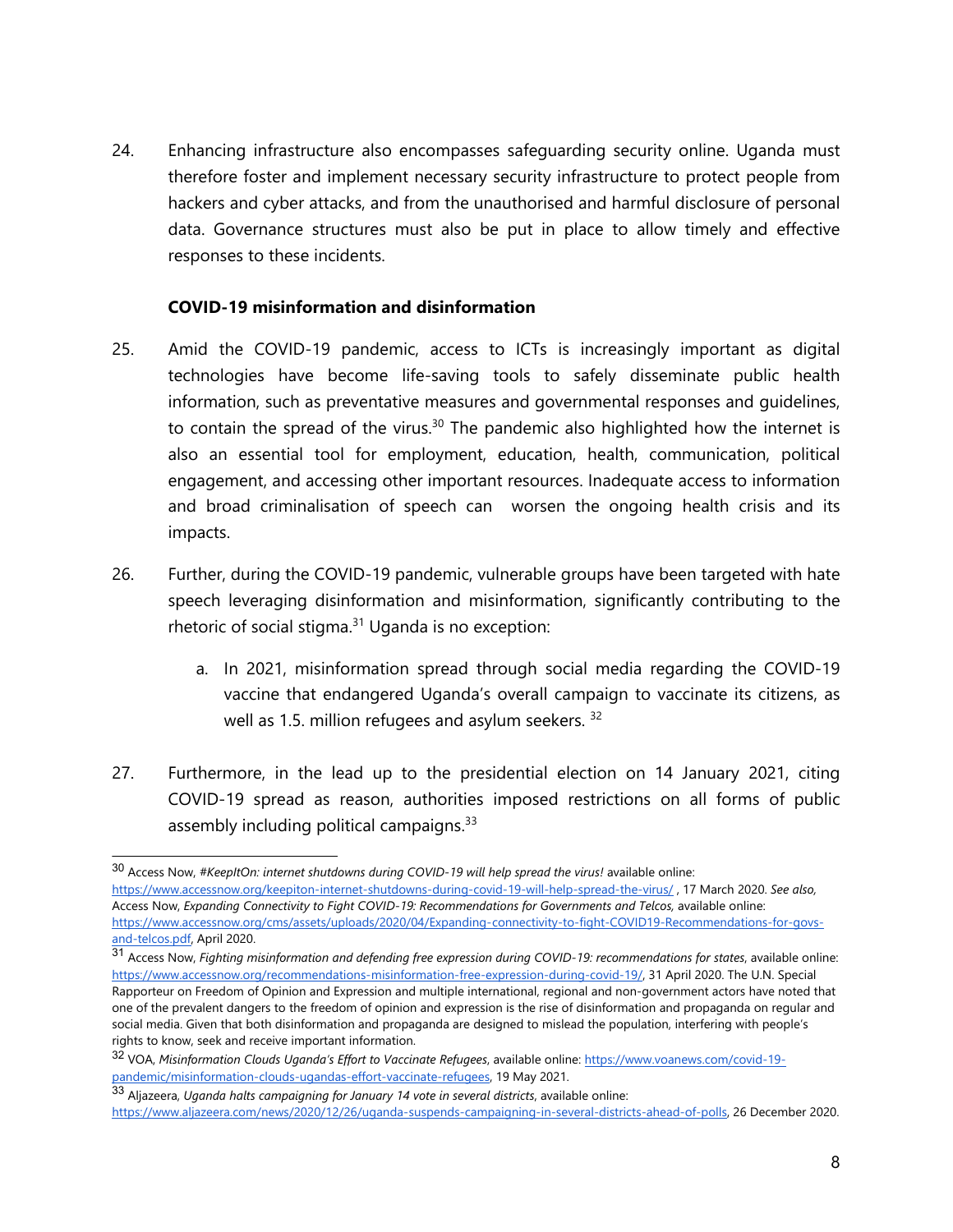## **Safety of journalists**

- 28. Uganda'<sup>s</sup> crackdown on journalists and press freedom particularly in 2020 during political campaigns ahead of the elections — has resulted in <sup>a</sup> deterioration of the country'<sup>s</sup> human rights situation. 34
- 29. Assuring the safety of journalists is essential to preserving the free press, guaranteeing people access to information, and free exercise of their rights to expression and opinion. Unfortunately in Uganda, journalists face violent attacks while performing their jobs. The attacks increased especially in 2020 during the presidential campaign:
	- a. On 18 November 2020, journalists covering the arrest of <sup>a</sup> popular musician Robert Kyagulanyi (Bobi Wine), one of the main opposition presidential candidates, for allegedly violating COVID-19 regulations, were violently attacked, with some requiring hospitalisation. In November of 2020, Reporters Without Borders recorded 17 press freedom violations in Uganda, including seven attacks, four arbitrary arrests, and many cases of obstruction.<sup>35</sup>
	- b. On 28 April 2021, over <sup>a</sup> hundred journalists covering demonstrations in Kayunga over <sup>a</sup> two week-long power outage, were attacked and assaulted by the police while doing their job. 36

## **The right to privacy**

30. Since the last UPR cycle in 2016, Uganda passed the Data Protection and Privacy Act in 2019, creating <sup>a</sup> legal framework for the right to privacy, enshrined in Article 27 of the Constitution.<sup>37</sup> However, implementing regulations to provide enforcement and accountability mechanisms of the new law are not ye<sup>t</sup> in place. Millions of individuals, therefore, still lack robust data and privacy protections.<sup>38</sup>

<sup>34</sup> Freedom House, *Freedom in the World 2021, Uganda,* available online: [https://freedomhouse.org/country/uganda/freedom](https://freedomhouse.org/country/uganda/freedom-world/2021)[world/2021](https://freedomhouse.org/country/uganda/freedom-world/2021), 2021.

<sup>35</sup> Reporters Without Borders, *Uganda: Crackdown on reporters threatens Ugandan election'<sup>s</sup> credibility,* available online: <https://rsf.org/en/news/uganda-crackdown-reporters-threatens-ugandan-elections-credibility>, 25 November 2020.

<sup>36</sup> VOA, *Ugandan Journalists Face Physical Danger While Doing Their Jobs,* available online: [https://www.voanews.com/press](https://www.voanews.com/press-freedom/ugandan-journalists-face-physical-danger-while-doing-their-jobs)[freedom/ugandan-journalists-face-physical-danger-while-doing-their-jobs](https://www.voanews.com/press-freedom/ugandan-journalists-face-physical-danger-while-doing-their-jobs), 3 May 2021.

<sup>37</sup> The Republic of Uganda, *The Data Protection and Privacy Act, 2019* available online: [https://ict.go.ug/wp](https://ict.go.ug/wp-content/uploads/2019/03/Data-Protection-and-Privacy-Act-2019.pdf)<u>[content/uploads/2019/03/Data-Protection-and-Privacy-Act-2019.pdf](https://ict.go.ug/wp-content/uploads/2019/03/Data-Protection-and-Privacy-Act-2019.pdf)</u><br><sup>38</sup> Privacy International, *One Year On, what has Uganda's Data Protection Law Changed?*, available online:

<https://privacyinternational.org/news-analysis/3385/one-year-what-has-ugandas-data-protection-law-changed>, 3 March 2020.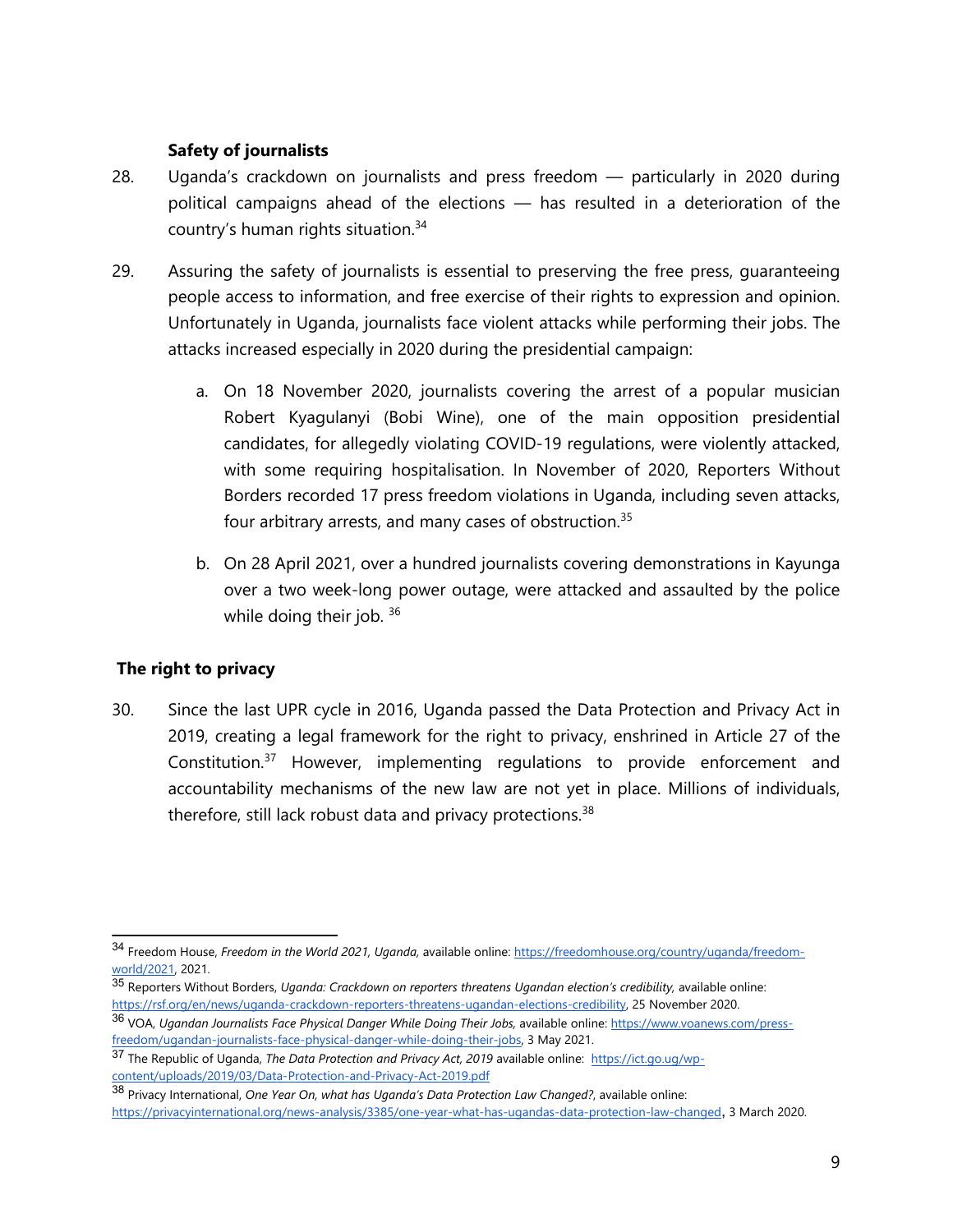- 31. At the same time, Uganda seeks to collect more personal data from citizens, including biometric data, through its national identity programme. <sup>39</sup> When registering for <sup>a</sup> national identity card in Uganda, <sup>a</sup> person's fingerprints and high-quality facial photo are collected, with this data then being stored on the smart chip on the identity card, with the machine-readable barcode on the card allowing for the verification of the data.<sup>40</sup> While the future developments of the programme are unclear due to the lack of transparency on the part of the government, it is anticipated that the national identity programme has potential to become digitalised. 41
- 32. It is imperative that national identity programmes seeking to collect and utilise biometric data, particularly those backed by the state'<sup>s</sup> resources and legal powers, prove that such biometric authentication is completely safe, inclusive, not liable to error, and have other primary methods of authentication. Moreover they must be designed around sound principles of governance, data protection, privacy and security, and non-discrimination. Establishing such identity programmes is often set within the context of making the delivery of services, including welfare benefits, more efficient and accurate and reducing corruption by using technology to assist in clear identification and secure authentication. However, depending on that design and context these programmes can become impediments to governance and harm the provision of welfare services and the wider inclusion of citizens.
- 33. In Uganda, the national identity programme was created in 2014, with the principal purpose of serving national security objectives as well as with the promise to foster social inclusion while becoming mandatory to access many public and private services. Yet, as in-depth research conducted by Center for Human Rights and Global Justice at New York University showed, the programme failed to deliver on the latter. 42 As of 2021, it has significant coverage gaps and causes exclusion of <sup>a</sup> significant part of the Ugandan population, including women, older persons, as well as those living in poverty, from exercising their human rights, specially the right to access health services. Moving this centralised program into digital space would likely only exacerbate such gaps.

<sup>39</sup> Yale Law School, Information Society Project, *Serious Concerns Around Uganda'<sup>s</sup> National Biometric ID Program*, available online: [https://law.yale.edu/isp/initiatives/wikimedia-initiative-intermediaries-and-information/wiii-blog/serious-concerns-around-ugandas](https://law.yale.edu/isp/initiatives/wikimedia-initiative-intermediaries-and-information/wiii-blog/serious-concerns-around-ugandas-national-biometric-id-program)[national-biometric-id-program](https://law.yale.edu/isp/initiatives/wikimedia-initiative-intermediaries-and-information/wiii-blog/serious-concerns-around-ugandas-national-biometric-id-program), 20 November 2019.

<sup>40</sup> GSMA, *Digital Identity Country Profile: Uganda,* available online: [https://www.gsma.com/mobilefordevelopment/wp](https://www.gsma.com/mobilefordevelopment/wp-content/uploads/2019/02/Digital-Identity-Country-Report-Uganda.pdf)[content/uploads/2019/02/Digital-Identity-Country-Report-Uganda.pdf](https://www.gsma.com/mobilefordevelopment/wp-content/uploads/2019/02/Digital-Identity-Country-Report-Uganda.pdf), 2019.

<sup>41</sup> *Id.*

<sup>42</sup> Center for Human Rights and global Justice, Initiative for Social and Economic Rights, and Unwanted Witness, *Chased Away and* left to Die: How a National Security Approach to Uganda's National Digital ID Has Led to Wholesale Exclusion of Women And Older *Persons,* available online: [https://chrgj.org/wp-content/uploads/2021/06/CHRGJ-Report-Chased-Away-and-Left-to-Die.pdf,](https://chrgj.org/wp-content/uploads/2021/06/CHRGJ-Report-Chased-Away-and-Left-to-Die.pdf) 8 June 2021.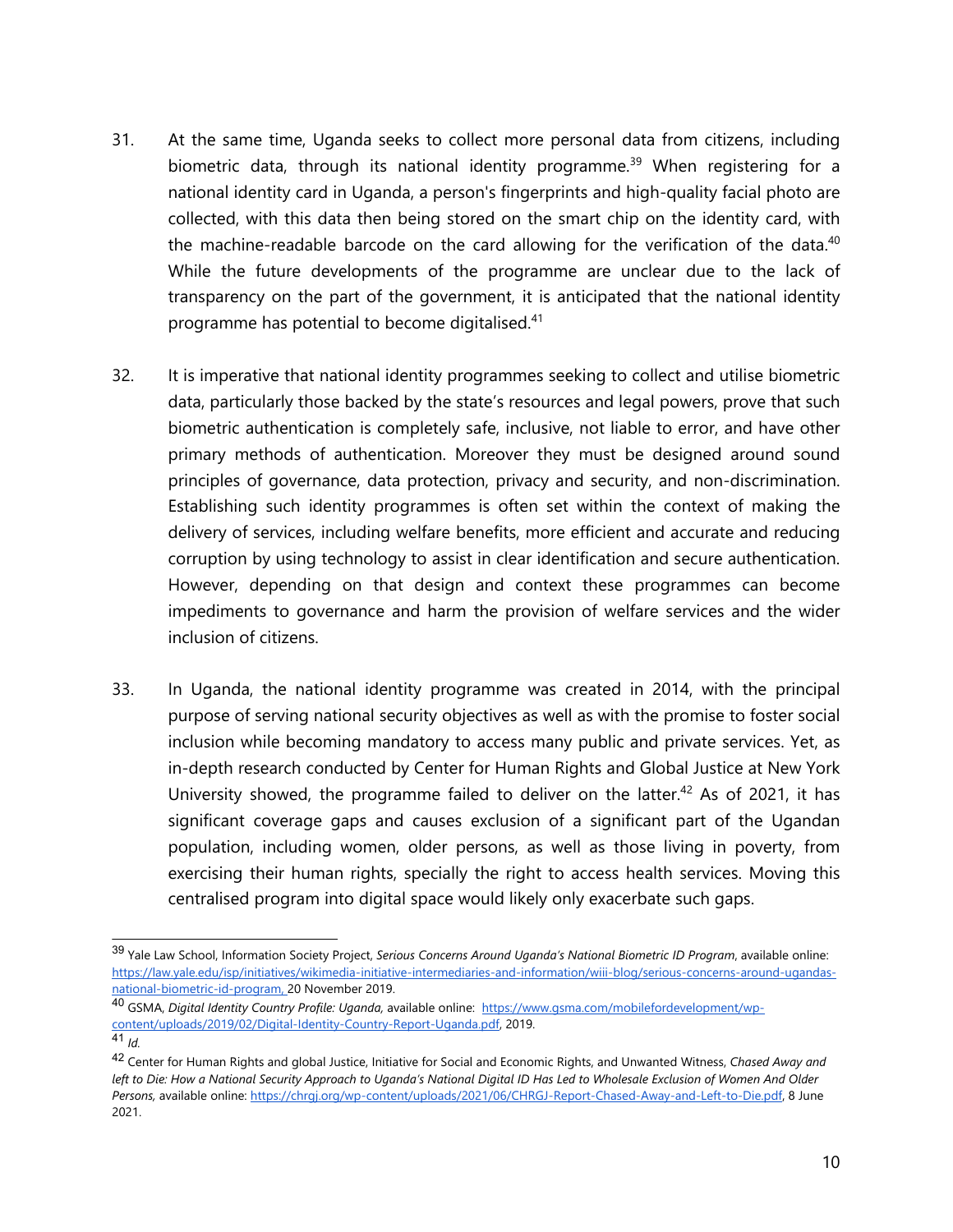- 34. Moreover, Uganda'<sup>s</sup> national identification program does not have functioning accountability mechanisms. It remains unclear whether the promised "identification and registration committee" was set up. There are no general rules or guidelines as to how the public could use it. It is also unclear when and how the program will move into the digital space, with the lack of transparency on the part of the governmen<sup>t</sup> concerning the plans for digitalization.
- 35. In addition to discrimination concerns, particularly accessing social services, national identity programmes like the one in Uganda are also data-heavy when digitised, both during enrollment and when transactions are regularly authenticated. This raises significant concerns for privacy and data protection. Given that the governmen<sup>t</sup> would handle this programme, there is an inherent public trust in, and authority associated with, the collection of this data. With the lack of regulations that would effectuate the implementation of the Ugandan Data Protection and Privacy Act, there are no accountability mechanisms. This can lead to the pervasive use of the programme and put at risk the information that individuals provide. Further, the sheer scale of the national identity programme requires well designed safeguards.

#### **Recommendations**

- 36. We urge that freedom of expression, access to information and the right to privacy be prominent issues in the upcoming UPR review cycle. We, therefore, recommend that Uganda:
	- a. Adhere to international human rights standards, and uphold its commitments to promote and protect the right to freedom of expression and opinion, allowing people to access the internet freely and without fear of surveillance or censorship;
	- b. Refrain from taxing and requiring registration for social platforms and other media use and ensure universal access to them;
	- c. Ensure universal access to free, secure, affordable, inclusive and open internet, extending digital economic, educational, health, social, and cultural resources to all, and particularly to those in vulnerable communities and people in at-risk groups;
	- d. Refrain from blocking websites and applications, as well as manipulating network traffic to silence or favour particular voices or content, in addition to prohibiting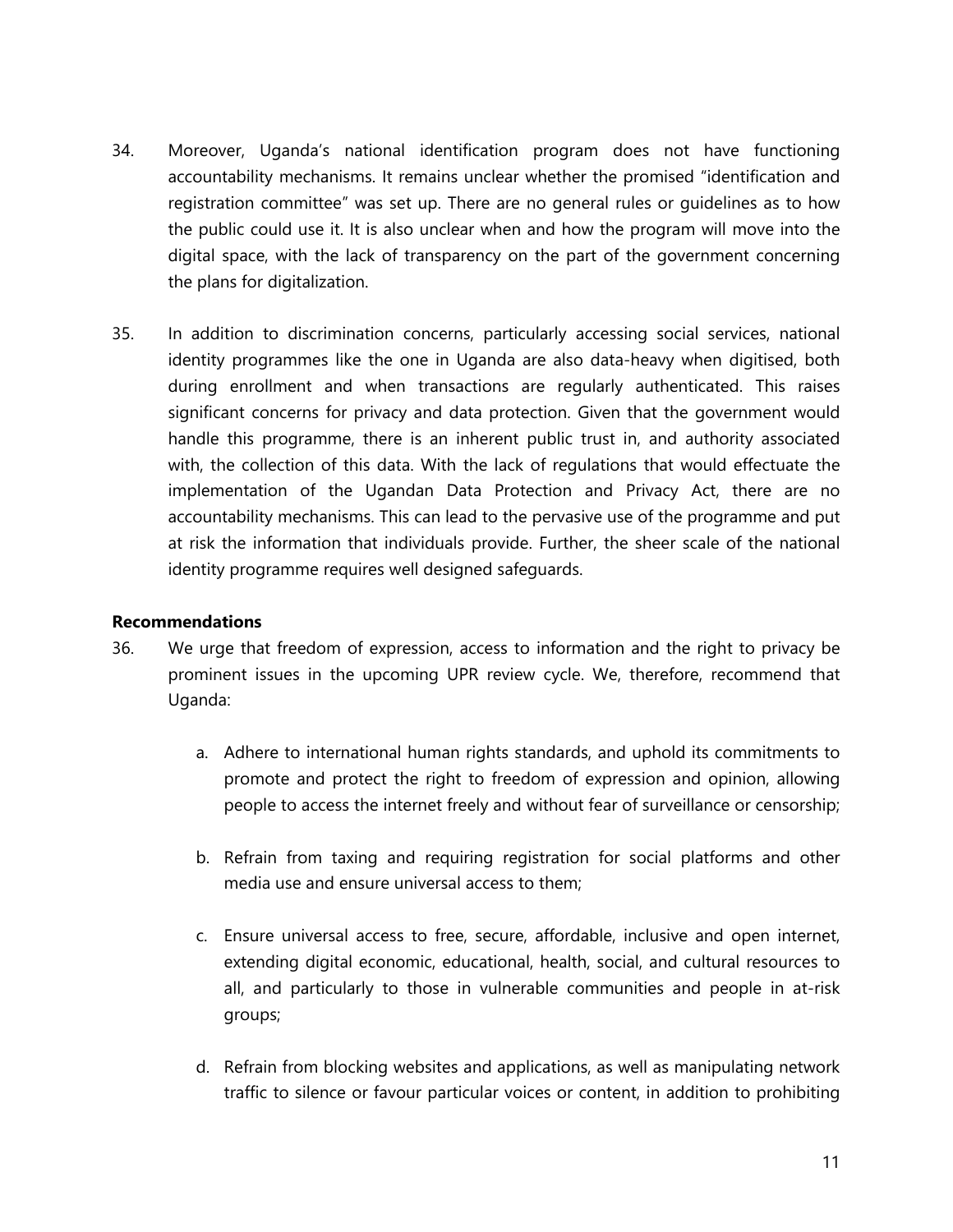any such practices by third parties;

- e. Make <sup>a</sup> state pledge to refrain from blocking or shutting down the internet and telecommunications services, particularly during elections and peaceful protests;
- f. Provide education, training, and capacity building opportunities, particularly focused on the needs and interests of women and their intersecting identities, so everyone can learn how to securely and effectively exercise their human rights online;
- g. Prioritise funding for digital development that meets the diverse needs and interests of all individuals, particularly women, and reallocate existing funds toward building inclusive digital infrastructure, particularly amid the COVID-19 pandemic;
- h. Review national legislation to fully guarantee the safety of journalists, human rights defenders, and activists, and facilitate the functioning of NGOs so that these important actors can pursue their activities freely without undue interference, attacks or intimidation;
- i. Ensure implementation of the Data Protection and Privacy Act, 2019, the formation of an independent data protection office, enactment of comprehensive regulations to ensure law enforcement and provide accountability and rectification mechanisms;
- j. Provide transparency and accountability around moving to the digitalisation of the national ID program. Also, review the digitisation project and avoid the implementation of <sup>a</sup> mandatory digital program which is based on <sup>a</sup> biometric and centralised database;
- k. Minimise the amount of and type of data the governmen<sup>t</sup> and associated service providers could collect through the digital identification system, and access to such data. Further, restrict lawful interception and monitoring of digital identity use and implement measures for accountability;
- l. Set up and ensure the functionality of the accountability mechanisms for data and privacy protections as well as any future digital identity programme that could violate human rights such as: non-discrimination, privacy, integrity and selfdetermination, among others;